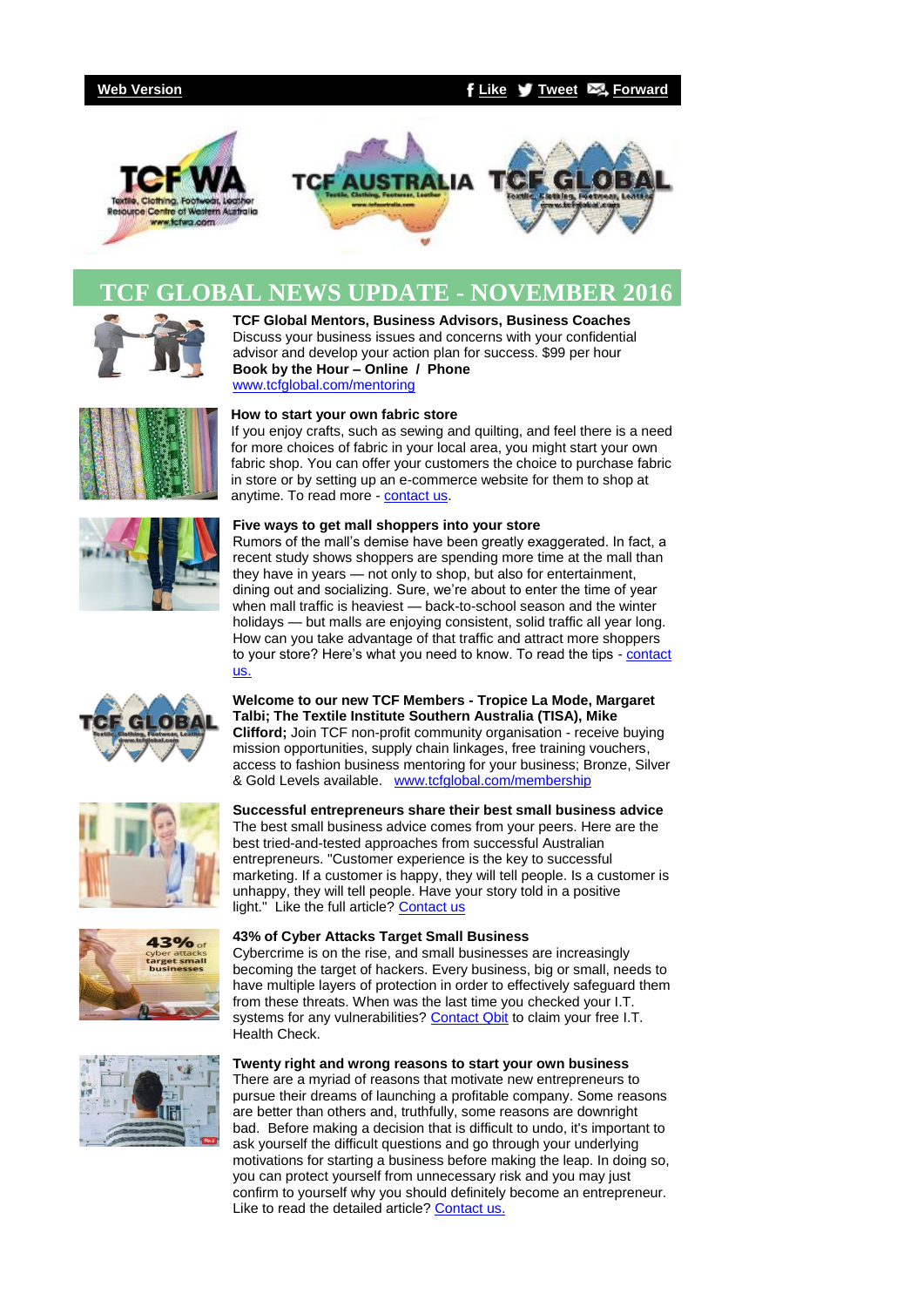# **MONEYSMART**

#### **Why teaching kids financial skills is important**

In a time of credit cards, internet banking and online shopping, children don't often see people buying products with physical money like notes and coins. This makes it harder for kids to get their heads around what things cost. They might see this invisible money as an abstract and unlimited resource rather than real money coming in and out of their family's bank accounts. To read the ASIC article - [contact us.](mailto:support@belmontbec.com?subject=Re%3A%20Why%20teaching%20kids%20financial%20skills%20is%20important)

## **The top reasons why most business fail (according to their founders)**

Most businesses, especially start-ups that raise outside funding, are started with a great idea. They set out to solve a clear problem in a well-defined market, and they have a team of industry-experts that are ready to build their new solution. The founders are passionate, motivated, and committed to seeing through their vision. It's not for lack of wanting to succeed, that most businesses fail. The most common reason (over 42%) that failed business owners cite as the biggest contributor to their ultimate demise, is a lack of market demand for their product or service. To read more - [contact us.](mailto:support@belmontbec.com?subject=Re%3A%20The%20top%20reasons%20why%20most%20business%20fail%20(according%20to%20their%20founders))

## **Twelve steps to improve your retail sales**

Successful retailers aren't any more talented or intelligent than you are. They simply have learned to do things in a different way and make money in the process. To read the 12 steps in this article to improve your retail sales (you'll simplify your efforts, multiply profits, and increase the odds of success)...[.contact us.](mailto:support@belmontbec.com?subject=Re%3A%20Twelve%20steps%20to%20improve%20your%20retail%20sales)





#### **Body language tips to boost your confidence**

Feeling like your confidence could use a boost? Don't stress about it; we all feel anxious and less than fully confident from time to time. When we're in that situation, what we really need to get ourselves moving again with confidence is actually to do just that - to change the way our bodies are moving. To read the five body-language tricks to make you feel instantly more confident - [contact us.](mailto:support@belmontbec.com?subject=Re%3A%20Body%20language%20tips%20to%20boost%20your%20confidence)

# **Bill Gates, Warren Buffett, and Oprah Winfrey - All Use the 5-Hour Rule**

Just as we have minimum recommended dosages of vitamins and steps per day and of aerobic exercise for leading a healthy life physically, we should be more rigorous about how we as an information society think about the minimum doses of deliberate learning for leading a healthy life economically.

To read about the 'Five Hour Rule' - [contact us.](mailto:support@belmontbec.com?subject=Re%3A%20Bill%20Gates%2C%20Warren%20Buffett%2C%20and%20Oprah%20Winfrey%20-%20All%20Use%20the%205-Hour%20Rule)

# **Six powerful sales acceleration tips**

Statistics and surveys show that customer experience is the main source of competition among businesses these days and customers are more demanding than ever when it comes to their experience with a company. These demands often go beyond the offerings of just customer service and have asked more and more of account managers, the main lines of communication between a client and a business. To read these sales tips - contact us



**Millennials start own businesses in wake of shaky job market** Millennials, who will make up 75% of the world's workforce by 2025, are increasingly breaking away from traditional employment and instead looking to work for themselves. A survey found that 66 % of respondents want to start their own business. The number of students studying law at university has outgrown the number of jobs available by a third. "So what's the other third going to do? Many of those will go out and start their own business". To learn about a successful example - [contact us.](mailto:support@belmontbec.com?subject=Re%3A%20Millennials%20start%20own%20businesses%20in%20wake%20of%20shaky%20job%20market)



#### **Reduce your small business energy costs by 20% - 40% FREE Access to all nine topics Energy Efficiency Webinars [www.tcfaustralia.com/webinars](http://bbec.bridgewaymailer.com/t/j-l-ulbby-l-m/)**

The information featured in this newsletter is published in good faith in an endeavour to disseminate a wide range of business-related content. While we endeavour to verify the comments and advice, we cannot make any warranties regarding the accuracy of data from other sources, or the relevance to individuals' circumstances. Any actions you may consider are dependent on your individual choice and circumstances and are strictly of your own volition; consequently, we are not liable for any resulting consequences. We have no control over the content of any links to other websites and are not liable for any resultant actions taken by readers.



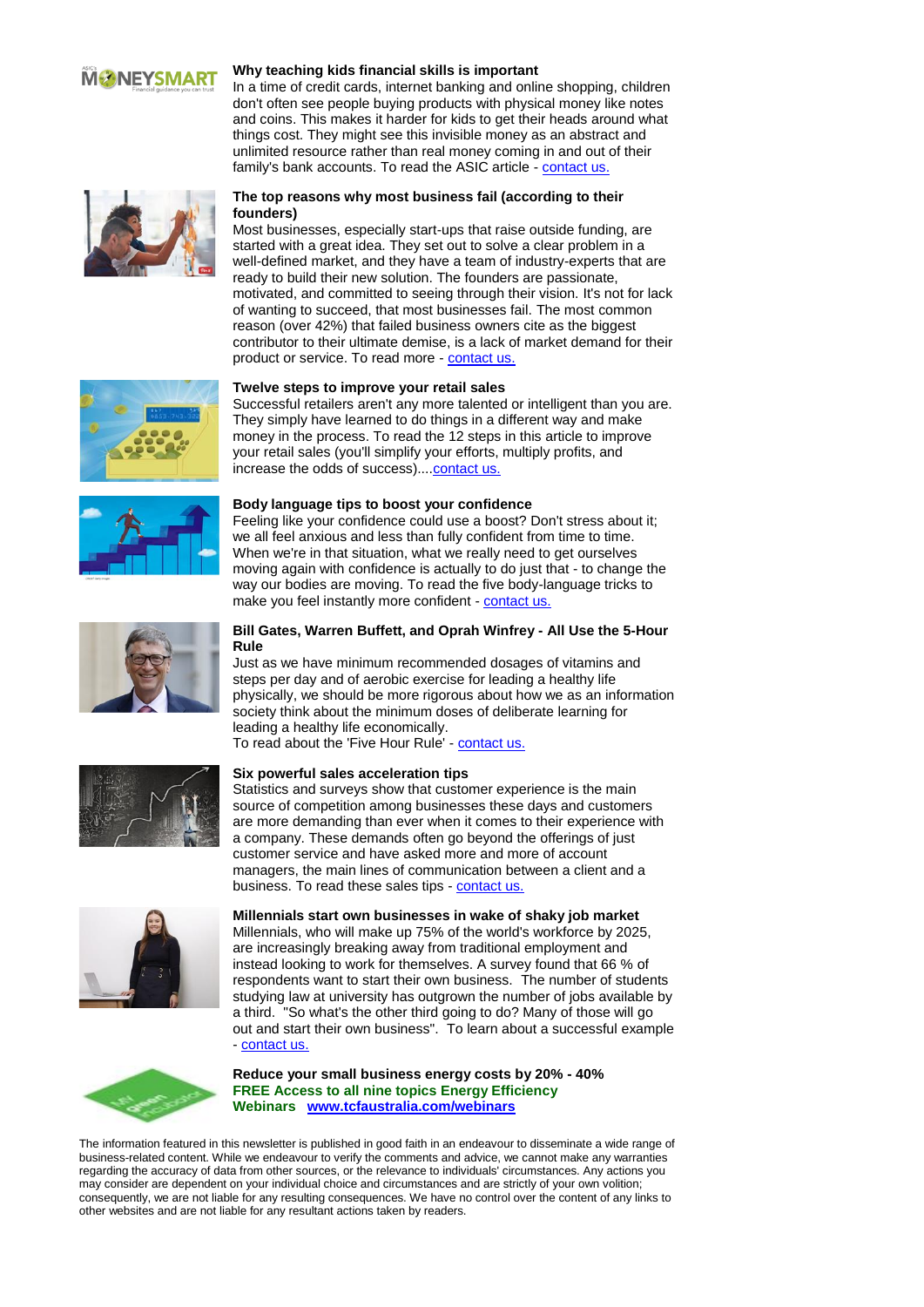



**Young Contemp. Stories – Rasta - S/S 17 Women Forecasting** Source: Fashion Snoops - like more info [Contact Us](mailto:support@tcfwa.com?subject=Re%3A%20Young%20Contemp.%20Stories%20%E2%80%93%20Rasta%20%20-%20S%2FS%2017%20Women%20Forecasting)



**Small Business Skill Development for today's busy Entrepreneur Recorded Webinars for Online - Anytime - Fast Track your Training** [www.tcfglobal.com/webinars](http://bbec.bridgewaymailer.com/t/j-l-ulbby-l-c/) Join our webinars online through your iPad or iPhone - [Contact us](mailto:support@belmontbec.com?subject=Question%20-%20how%20to%20access%20the%20webinar%20on%20iPad%20or%20iPhone)

[Fashioning Sustainability Diverse Perspectives](http://bbec.bridgewaymailer.com/t/j-l-ulbby-l-q/) [Tips on Using Social Media in your Business](http://bbec.bridgewaymailer.com/t/j-l-ulbby-l-q/) [Importing and Exporting](http://bbec.bridgewaymailer.com/t/j-l-ulbby-l-q/) [Writing Your Business Plan](http://bbec.bridgewaymailer.com/t/j-l-ulbby-l-q/) [How To Brief Your Website Developer](http://bbec.bridgewaymailer.com/t/j-l-ulbby-l-q/) **[Strategies for Off Shore Sourcing](http://bbec.bridgewaymailer.com/t/j-l-ulbby-l-q/)** [Understanding your Intellectual Property –](http://bbec.bridgewaymailer.com/t/j-l-ulbby-l-q/) Trademarks, Designs, Patents [Tips on Building a Successful Business](http://bbec.bridgewaymailer.com/t/j-l-ulbby-l-q/) **[Starting Your New Business](http://bbec.bridgewaymailer.com/t/j-l-ulbby-l-q/)** [How To Start A Fashion Label](http://bbec.bridgewaymailer.com/t/j-l-ulbby-l-q/) [Ethical Fashion and the Triple Bottom Line](http://bbec.bridgewaymailer.com/t/j-l-ulbby-l-q/) BPW Business Incubator – [Retirement Income Planning for Women –](http://bbec.bridgewaymailer.com/t/j-l-ulbby-l-q/) 40 [sponsored places available to women of any age](http://bbec.bridgewaymailer.com/t/j-l-ulbby-l-q/) Belmont & amp; Western Australian Small Business Awards 2016 -**[Information Session](http://bbec.bridgewaymailer.com/t/j-l-ulbby-l-q/)** [Establishing Your Label in the USA](http://bbec.bridgewaymailer.com/t/j-l-ulbby-l-q/) [Buying Or Selling A Business](http://bbec.bridgewaymailer.com/t/j-l-ulbby-l-q/) [Strategies for Off Shore Outsourcing](http://bbec.bridgewaymailer.com/t/j-l-ulbby-l-q/) **[Preparing For A Fashion Trade Show](http://bbec.bridgewaymailer.com/t/j-l-ulbby-l-q/)** [Quality Control In The Fashion Industry](http://bbec.bridgewaymailer.com/t/j-l-ulbby-l-q/) [Global Platform for Sourcing From Women Vendors](http://bbec.bridgewaymailer.com/t/j-l-ulbby-l-q/) [Understanding the Australian Privacy Changes](http://bbec.bridgewaymailer.com/t/j-l-ulbby-l-q/) [Understanding Freight Logistics of Importing and Exporting](http://bbec.bridgewaymailer.com/t/j-l-ulbby-l-q/) [Get Noticed By The Media](http://bbec.bridgewaymailer.com/t/j-l-ulbby-l-q/) [Credit Management And Debt Collection](http://bbec.bridgewaymailer.com/t/j-l-ulbby-l-q/) [Italian Fashion Media](http://bbec.bridgewaymailer.com/t/j-l-ulbby-l-q/) [Marketing for Small Fashion Business](http://bbec.bridgewaymailer.com/t/j-l-ulbby-l-q/) [Preparing a Business for Sale](http://bbec.bridgewaymailer.com/t/j-l-ulbby-l-q/) [What Buyers Are Looking For](http://bbec.bridgewaymailer.com/t/j-l-ulbby-l-q/) [Marketing On A Budget](http://bbec.bridgewaymailer.com/t/j-l-ulbby-l-q/) Sustainable Sourcing in HK & amp; China [TCF Global Fashion Sourcing Opportunities](http://bbec.bridgewaymailer.com/t/j-l-ulbby-l-q/) [Balancing Work And Life](http://bbec.bridgewaymailer.com/t/j-l-ulbby-l-q/) [Specification Sheets for Apparel Manufacturing](http://bbec.bridgewaymailer.com/t/j-l-ulbby-l-q/) [Avoiding Manufacturing Pitfalls](http://bbec.bridgewaymailer.com/t/j-l-ulbby-l-q/) **TESTEX - Textile Accreditation & amp; Labelling** [Spring/Summer 2017](http://bbec.bridgewaymailer.com/t/j-l-ulbby-l-q/)